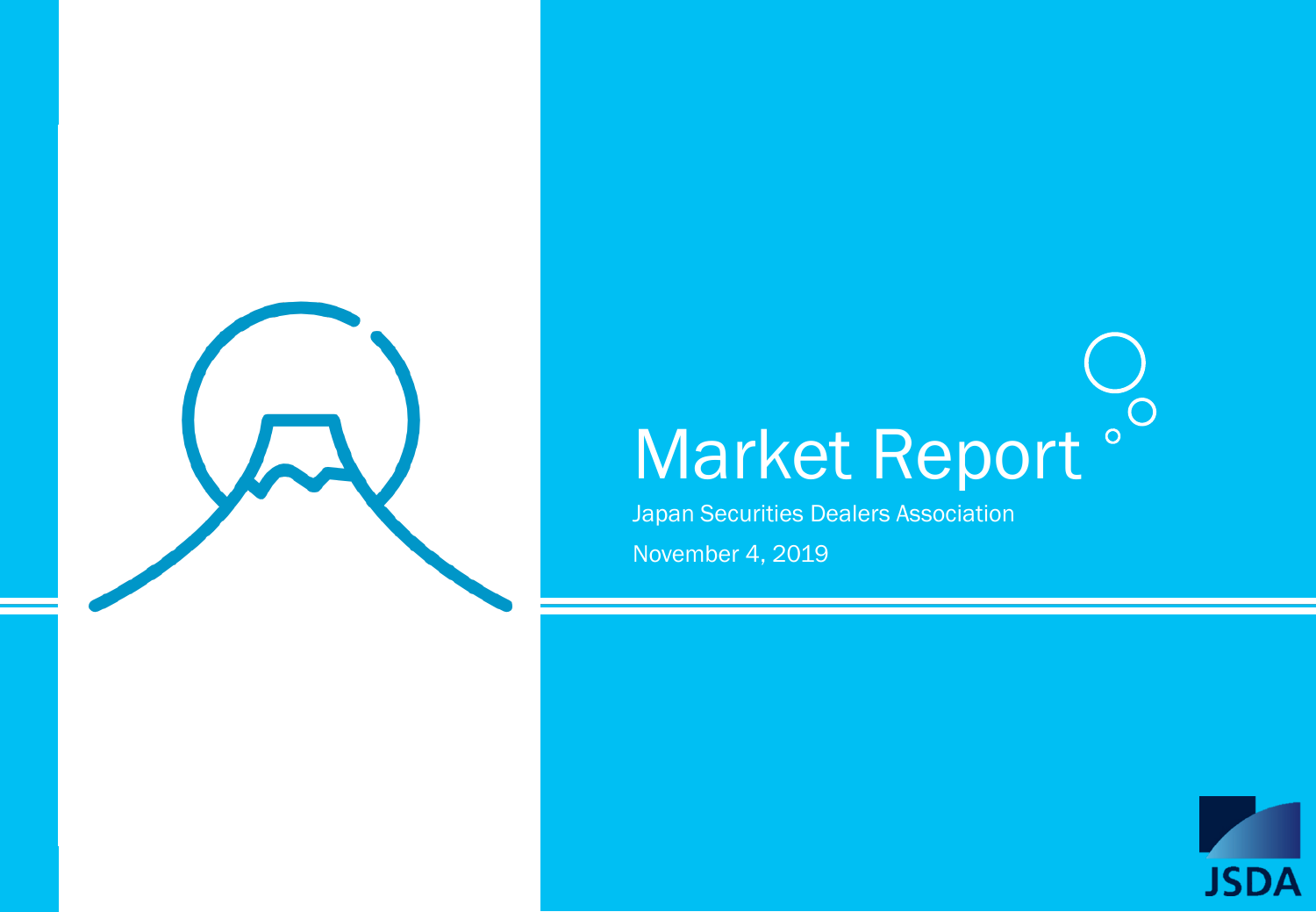# Recent challenges for the Japanese securities industry



**The G20 Osaka Summit identified some global challenges. Among those, below are closely related to the securities business.**





**Market** Fragmentation



**Technological** Innovation

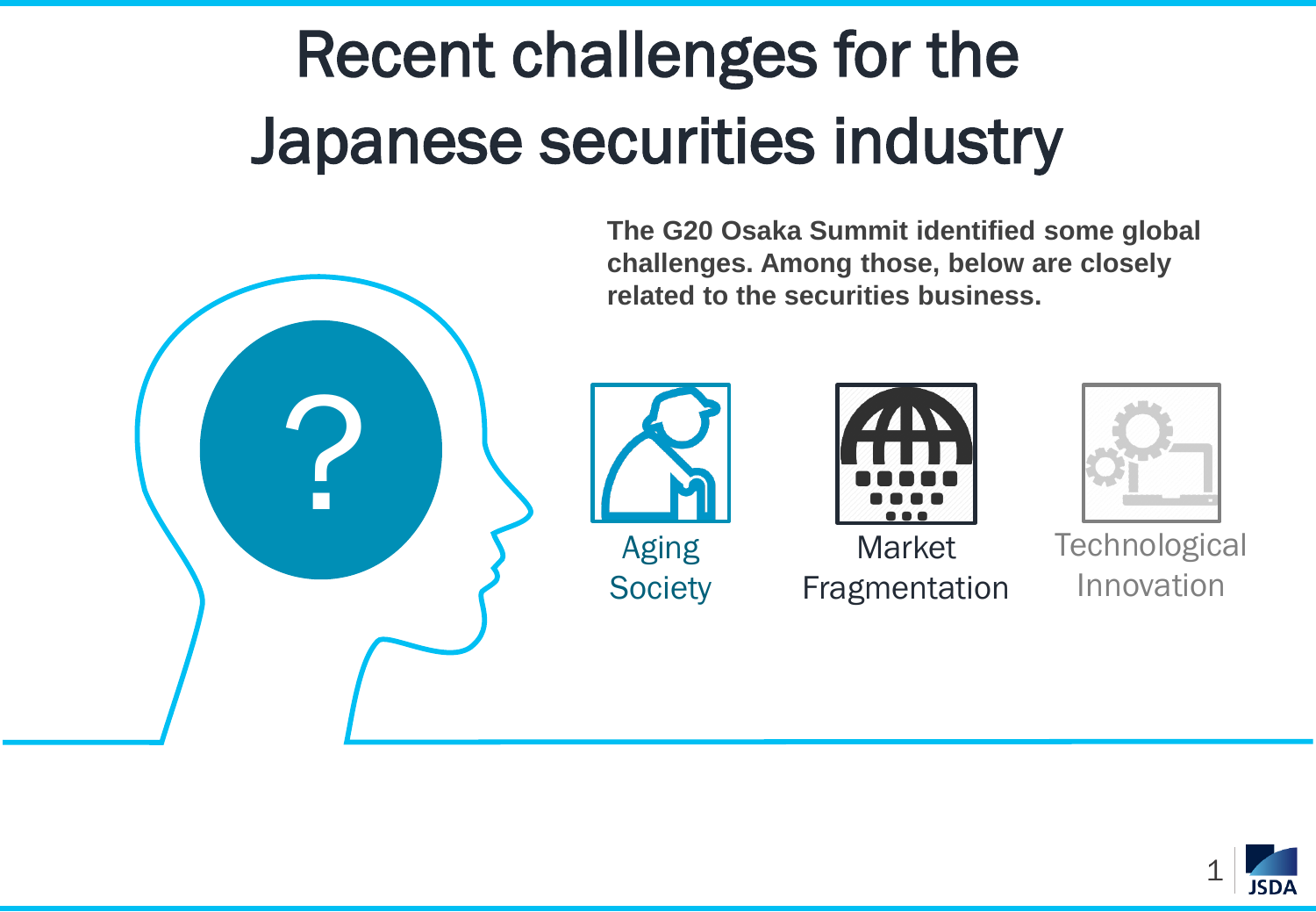# Measures toward the Aging Society



Since their introduction,

## more than 13 million accounts have been opened in total and over JPY 16 trillion in assets under management (as of end March 2019).

### Financial Gerontology

- **Example 28 Ferontical Gerontology at Keio University**
- Japan Financial Gerontology Institute

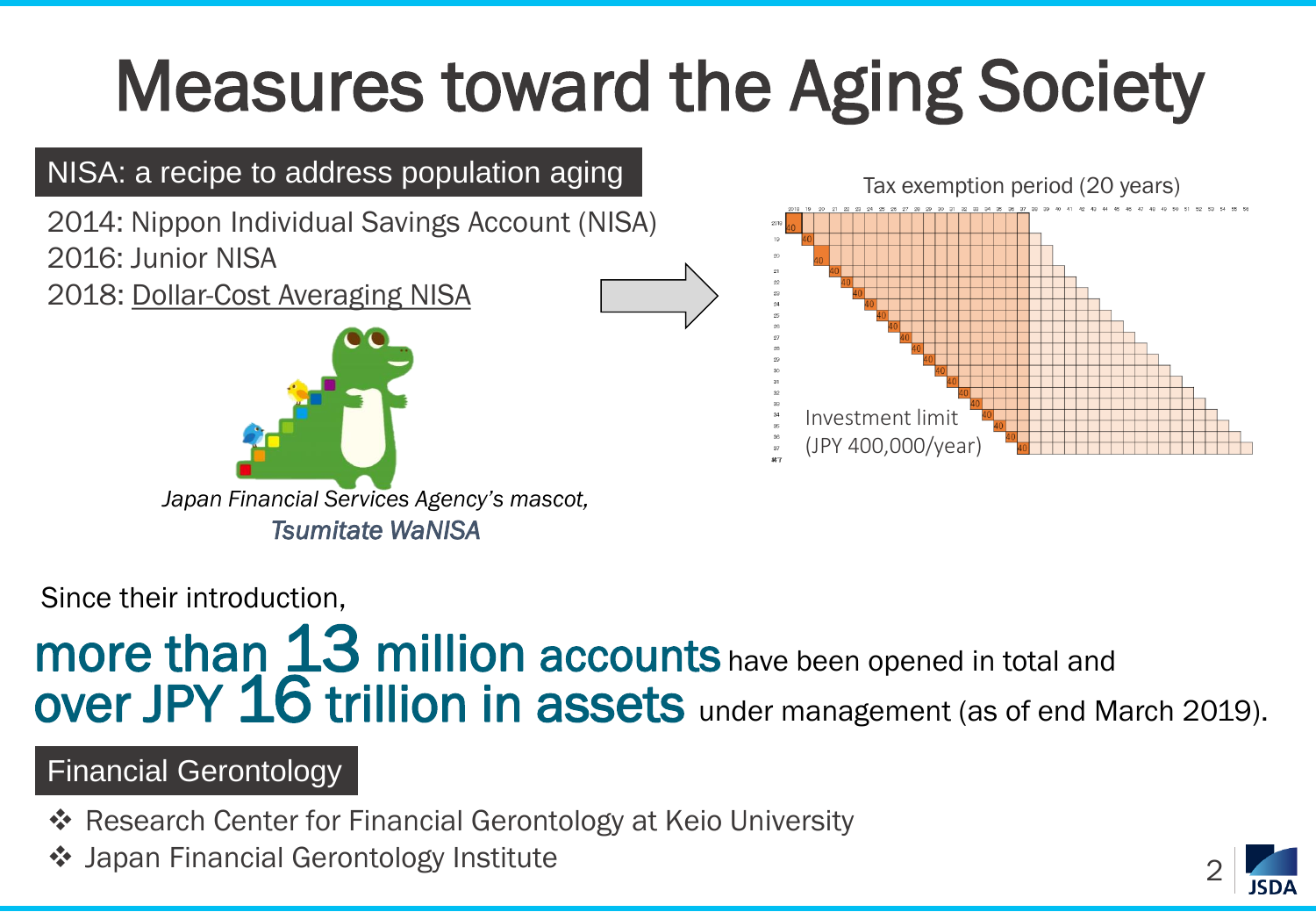## Efforts to cope with financial market fragmentation and further raise market efficiency

May 7 2019 Study Group on International Financial Regulation

Opinion Paper by the Study Group on International Financial Regulation "Recommendations for the G20 Summit"

#### **I.** Background

The Study Group was established for the purpose of monitoring developments in recent international financial regulatory reforms, enabling relevant parties in Japan to appropriately express their opinion in the process of introducing various regulations, and supporting Japanese financial institutions in responding smoothly to the new regulatory environment.

This year Japan hosts its first ever G20 Summit, to be held in Osaka on June 28 and 29. Three key issues have been set as priority themes for discussion at the G20 Osaka Summit' risks and challenges to the global economy, concrete actions to strengthen medium term growth potential, and policy responses to economic and social changes stemming from both technological innovation and globalization

The Study Group hopes that the first G20 Summit hosted in Japan will provide an opportunity for productive discussion and enable agreements from previous G20 Summits to be further improved. Accordingly, this paper expresses the Study Group's opinion on the G20 Osaka Summit's individual themes for discussion that relate to the finance sector: (i) international coordination and cooperation to avoid financial market fragmentation, (ii) aging population issues and policy responses, and (iii) investment in high quality infrastructure.

**II.** Avoiding Financial Market Fragmentation

In December 2017 the Basel Committee on Banking Supervision agreed on the finalization of the Basel III framework. This concluded the process of designing In May 2019, the Study Group on International Financial Regulation submitted its opinion paper to the G20 as well as their major global counterparties.

The paper identifies four sources of financial market fragmentation,



On another front, the settlement period for government bond transactions was shortened to T+1 on May 1, 2018 and the

T+2 stock settlement went into effect on July 16, 2019.

All securities listed on the exchanges in Japan are now Settled on T+2 or earlier.